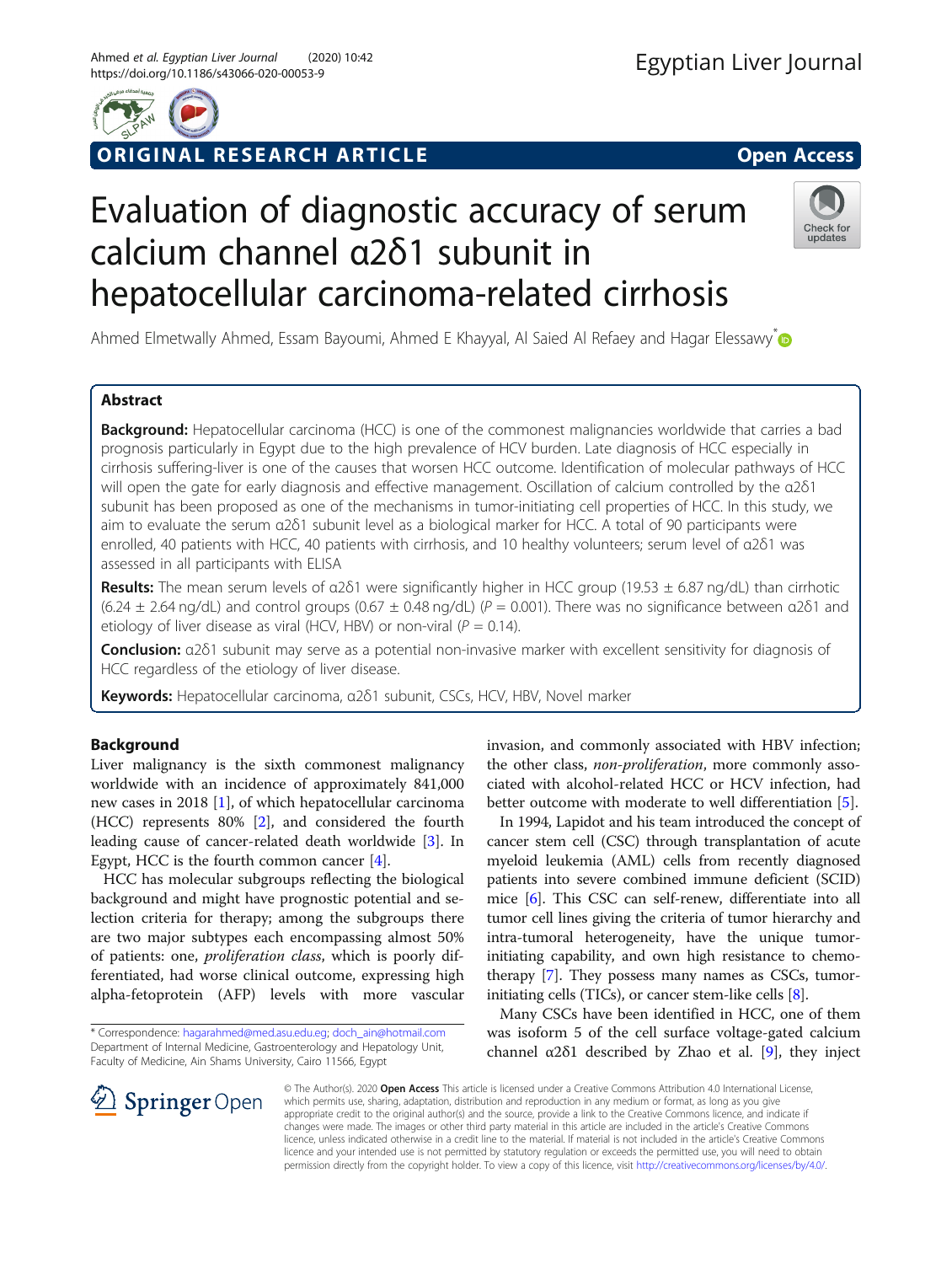α2δ1+ cells subcutaneously in (non-obese diabetic) NOD/SCID mice, there was higher tumorigenic potential in comparison with  $α2δ1-$  cells. Also, they showed that α2δ1 regulates calcium signaling and intracellular calcium levels, which is vital for activating signaling cascades that regulate gene transcription and various cell functions; one of them is the phosphorylation of ERK1/2 which prevents cell apoptosis [[9\]](#page-5-0).

Calcium oscillations not only occur in excitable tissues spontaneously, such as muscle, SAN, and neuronal tissues [[10](#page-5-0)], but also occur in pluripotent cells (embryonic stem cells), multipotent cells (mesenchymal stem cells), immature dendritic cells, and G0/G1-phase cells [\[11](#page-5-0)]. Zhao et al.'s study proposed that α2δ1 was involved in amplitude-encoding signals that maintain the properties of HCC TICs and showed that inhibition of this calcium signaling could be a therapeutic strategy for HCC [\[9](#page-5-0)].

Other authors showed that there were other types of cancer that contain  $\alpha 2\delta 1$ + cells such as small-cell lung cancer, laryngeal squamous cell carcinoma, and gastric cancer, with nearly the same stem cell-like properties [[12\]](#page-5-0), resistant to chemotherapy [[13\]](#page-5-0), and overexpression of ERK1/2  $[14]$  $[14]$ . Also, they showed that inhibition of α2δ1 may serve as a new promising therapeutic target for these CSCs  $[15, 16]$  $[15, 16]$  $[15, 16]$  $[15, 16]$ .

The standard of care for surveillance of HCC is by ultrasound (US) with or without AFP every 6 (4–8) months in a cirrhotic patient [[17\]](#page-5-0) and the cornerstone in diagnosis is multiphasic CT and/or MRI. The problem of US is its low sensitivity (46%) especially in detecting small lesions [\[18](#page-5-0)] dropping to 33% in obese patients with BMI > 30 [\[19](#page-5-0)]; also, AFP had a sensitivity of around 60% [\[17](#page-5-0)]. However, CT and MRI had higher sensitivity (69% and 84%, respectively) and specificity (94%), yet not recommended to be used as surveillance tools [\[17](#page-5-0), [20\]](#page-5-0). That necessitates finding a new tool that can detect HCC early with high sensitivity and specificity non-invasively at low cost. From the aforementioned biological properties of α2δ1subunit in tumor-initiating cells in HCC, we assume that it may have also a good diagnostic value.

### Methods

The present study was conducted at the Ain Shams University Hospitals, Cairo, in the duration between December 2018 and December 2019. A case-control study was designed with a total of 90 subjects enrolled and divided into 3 groups as follow: 40 patients with HCC, 40 patients with cirrhosis with normal AFP and no radiological evidence of HCC, and 10 apparently healthy individuals as a control group, with no previous history of liver and other chronic disease or malignant diseases and negative for hepatitis viral markers. HCC patients were diagnosed according to definitive criteria in multiphasic CT/MRI showing arterial enhancement and delayed venous washout; any subject that had a history of malignancy of other organs, inflammatory diseases, or hematological diseases was excluded. The study protocol was approved by the local ethics committee of Ain Shams University. Informed consent was taken from both the patients and control group subjects after explaining the aim and concerns of the study. For all subjects, the following were done: a collection of relevant clinical data, basic laboratory tests including alanine aminotransferase (ALT), aspartate aminotransferase (AST), bilirubin, serum albumin, AFP, INR, CBC, kidney function test, and hepatitis serology (HBsAg and HCV Ab) levels were measured using commercially available kits.

#### Blood sample collection, storage, and analysis

The serum sample was collected from all study subjects. Collected serum was allowed to clot for 10–20 min at room temperature. Centrifuge was at 2000–3000 rpm for 20 min. When the analysis was not performed immediately, the samples were frozen and stored at 80 °C until use. The serum concentration of the  $\alpha$ 2 $\delta$ 1 subunit was measured using an ELISA kit according to the manufacturer's guidelines (MyBioSource, USA).

# Statistical analysis

IBM SPSS Advanced Statistics version 21 (SPSS Inc., Chicago, IL, USA) was used for statistical analysis. The quantitative variables were presented as the mean ± standard deviation or median percentile of the interquartile range (25th to 75th) for non-parametric data analysis done by the Mann-Whitney test. For parametric comparison between two/all study groups, Student  $t$  test or ANOVA was used. Spearman rho was used for correlation. The receiver operating characteristic (ROC) curve was applied to identify the best cut-off values for, the α2δ1 subunit. P values of < 0.05 were considered significant.

### Results

#### Baseline characteristics of the studied subjects

The mean age of the whole studied sample was 50.5 years  $(\pm 11.75)$  and the number distribution of gender among all subjects was 60 (66.6%) male and 30 (33.3%) female. The etiology of liver disease in the studied sample: 12 patients (15%) were HBV positive, where 45 patients (56.25%) were HCV positive, the remaining 23 patients (28.75%) were non-viral causes of liver disease (Table [1](#page-2-0)). Liver fibrosis was assessed by FIB-4 with a median value of 3.01 (IQR 2.03) across both groups. The number of smokers across both HCC and cirrhotic groups was 26 (32.5%); 54 (67.5%) were non-smokers. Regarding associated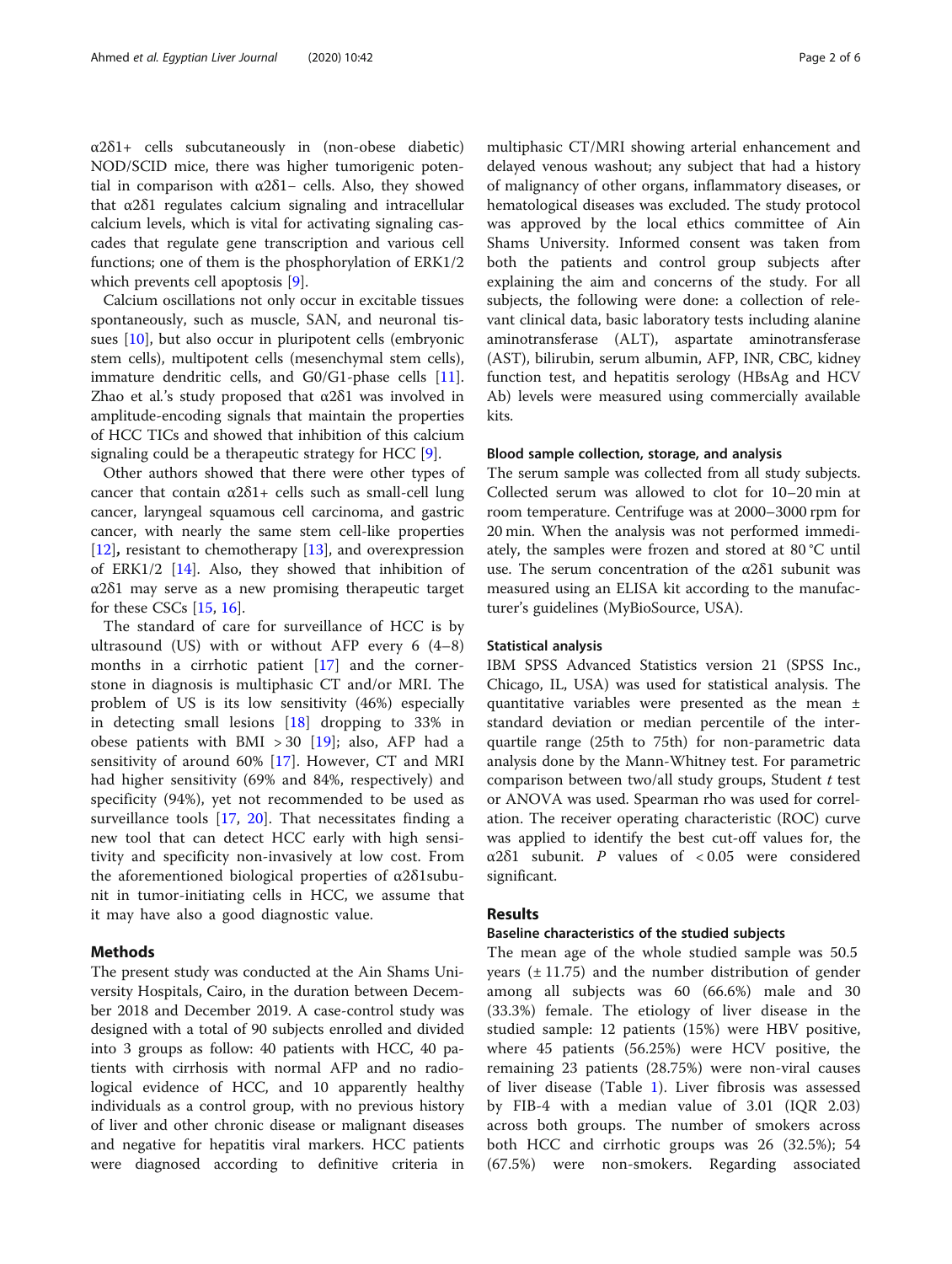|                | Cirrhosis (N, 40)   | HCC (N, 40)       | Control (N, 10)          | Test                      |  |
|----------------|---------------------|-------------------|--------------------------|---------------------------|--|
| Age, mean (SD) | 55.62 ( $\pm$ 4.67) | 51 ( $\pm$ 11.62) | 28.1 ( $\pm$ 3.38)       | $r = 0.14^*$ , $P = 0.19$ |  |
| Gender         |                     |                   |                          |                           |  |
| Male (%)       | 29 (72.5%)          | 24 (40%)          | 7 (70%)                  | $t = 0.70$                |  |
| Female (%)     | 11 (27.5%)          | 16 (40%)          | 3(30%)                   | $P = 0.48$                |  |
| FIB 4          |                     |                   |                          |                           |  |
| Min-max        | $1.48 - 6.33$       | $1.33 - 16$       | $\overline{\phantom{a}}$ | $r = -0.03*$              |  |
| Median (IQR)   | 3.12(1.52)          | 2.7(2.55)         | $\overline{\phantom{a}}$ | $P = 0.77$                |  |
| <b>HBV</b>     | 1(2.5%)             | 11 (27.5%)        | $\overline{\phantom{a}}$ |                           |  |
| <b>HCV</b>     | 28 (70%)            | 17 (42.5%)        | $\overline{\phantom{a}}$ | $F = 2.00^{**}$           |  |
| Non-viral      | 11 (27.5%)          | 12 (30%)          | $\overline{\phantom{a}}$ | $P = 0.14$                |  |
| *Spearman Rho  |                     |                   |                          |                           |  |

<span id="page-2-0"></span>Table 1 Socio-clinical criteria of the study population and relationship with α2δ1

\*\*ANOVA test

comorbidities in both groups, 16 patients (20%) had hypertension and 29 (36.25%) had diabetes (Table [3](#page-3-0)). Child-Pugh A in this studied sample was 3 patients (7.5%) in the cirrhotic group and 12 patients (30%) in the HCC group. Child-Pugh B was 36 patients (90%) and 22 patients (55%) in cirrhotic and HCC groups, respectively. Child-Pugh C in the cirrhotic group was 1 patient (2.5%) while in the HCC group were 6 patients (15%). The median value AFP in the cirrhotic group was 4.9 IU/mL (IQR 2.7) while its median value in HCC group was 485 IU/mL (IQR 463). The mean value of the MELD score in cirrhotic

groups was  $18.5 \pm 2.3$ , while in the HCC group the mean value was  $16.6 \pm 5.3$ .

As regards radiological characteristics of HCC, considering size, 12 lesions (30%) were < 3 cm, 21 lesions (52.5%) between 3 and 5 cm, and 7 lesions  $(17.5\%) > 5$ cm. Considering the number of lesions, 22 lesions were single (55%) and 18 (45%) were multiple; no infiltrative HCC pattern nor portal vein invasion were present in the study group.

There were statistically significant differences between the cirrhotic group and HCC group as regard ALT,

Table 2 Lab results in the study sample and relationship with  $\alpha$ 2 $\delta$ 1

|                       | Cirrhosis (N, 40) | $r^*$ , $P$ value | <b>HCC (N, 40)</b> | $*_r$ , P value | Mann-Whitney#, P value |
|-----------------------|-------------------|-------------------|--------------------|-----------------|------------------------|
| ALT IU/L              |                   | 0.19              |                    | $-0.19$         |                        |
| Min-max               | $17 - 54$         | 0.23              | $8 - 90$           | 0.25            | $U = 434.5$            |
| Median (IQR)          | 24 (10)           |                   | 49.5 (38.25)       |                 | P < 0.01               |
| AST IU/L              |                   | 0.28              |                    | $-0.25$         |                        |
| Min-max               | $19 - 46$         | 0.08              | $10 - 118$         | 0.12            | $U = 490$              |
| Median (IQR)          | 28.5 (10.75)      |                   | 44 (33.5)          |                 | P < 0.01               |
| T.BIL mg/dL           |                   | 0.27              |                    | $-0.05$         |                        |
| Min-max               | $1.2 - 2.7$       | 0.09              | $0.4 - 9.1$        | 0.75            | $U = 737.5$            |
| Median (IQR)          | 2.05(1.5)         |                   | 2.1(2.28)          |                 | $P = 0.53$             |
| Albumin g/dL          |                   | $-0.02$           |                    | 0.19            |                        |
| Min-max               | $1.7 - 3.9$       | 0.89              | $2 - 4.9$          | 0.24            | $U = 347$              |
| Median (IQR)          | 2.75(0.7)         |                   | 3(0.28)            |                 | P < 0.01               |
| <b>INR</b>            |                   | 0.29              |                    | $-0.01$         |                        |
| Min-max               | $1.4 - 2.3$       | 0.07              | $1.1 - 2.8$        | 0.94            | $U = 515$              |
| Median (IQR)          | 1.89(0.18)        |                   | 1.7(0.6)           |                 | P < 0.01               |
| Platelet $10^3/\mu L$ |                   | $-0.31$           |                    | $-0.01$         |                        |
| Min-max               | $56 - 156$        | 0.05              | $45 - 198$         | 0.94            | $U = 795$              |
| Median (IQR)          | 100 (39)          |                   | 99 (42.75)         |                 | $P = 0.962$            |

\*Spearman Rho test between lab and <sup>α</sup>2δ<sup>1</sup> #

Comparison between cirrhosis and HCC as regards labs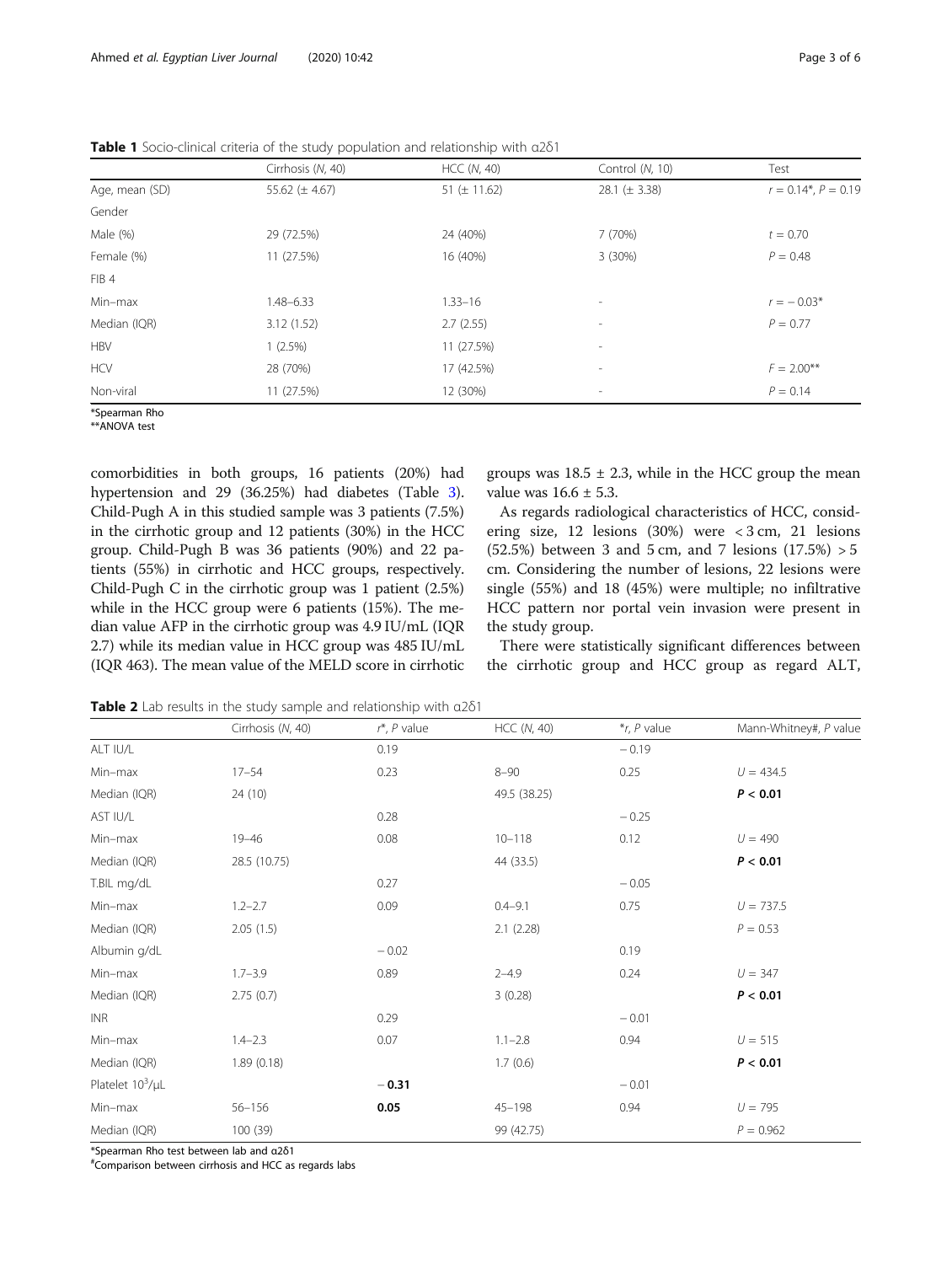<span id="page-3-0"></span>AST, serum albumin, and INR, while there were no statistically significant differences between the two groups as regard total bilirubin and platelet (Table [2\)](#page-2-0).

#### α2δ1 subunit levels among studied subjects

The serum levels of  $\alpha$ 2 $\delta$ 1 subunit were significantly different across all 3 groups ( $F = 99.65$ ,  $P < 0.001$ ) with the highest value in HCC group (mean =  $19.53 \pm 6.87$  ng/ dL, 95% CI 17.33–21.72), then the cirrhotic group (mean  $= 6.24 \pm 2.64$  ng/dL, 95% CI 5.39-7.09) and the least value in control group (mean =  $0.67 \pm 0.48$  ng/dL, 95% CI 0.32–1.02). Also, post hoc LSD test showed significant difference between control group and both the cirrhotic and HCC groups  $(P = 0.002$  and 0.001, respectively) and between the HCC and cirrhotic groups  $(P = 0.001)$ .

# Evaluation of serum α2δ1 subunit in-clinic- laboratory feature and etiology of liver disease

The mean levels of  $\alpha$ 2 $\delta$ 1 in males were 11.04  $\pm$  8.45 ng/ dL while in females were  $12.51 \pm 9.67$  ng/dL; this showed no statistically significant differences across all study subjects. Also, there was no correlation with age or FIB-4 (Table [1\)](#page-2-0). The mean value of  $α2δ1$ in HCV patients was  $11.57 \pm 8.96$  ng/dL and in HBV patients was  $16.93 \pm 6.04$  ng/dL, while in the non-viral group was 13.35 ± 8.09 ng/dL; this was nonsignificant (Table [1](#page-2-0)). There were no statistically significant differences between the mean levels of α2δ1 as regarding smoking status, diabetes, and hypertension within each group (cirrhotic and HCC) (Table 3). AFP in both the HCC and cirrhotic groups showed strong positive correlation with α2δ1 ( $r = 0.85$ ,  $P < 0.001$ ). However, there was no statistically significant difference between the α2δ1 subunit as regards laboratory tests (ALT, AST, total bilirubin, albumin, and INR) within each group (Table [2](#page-2-0)). Despite platelets showing significant correlation in the cirrhotic group, this correlation was a very weak negative correlation ( $r = -0.31$ ,  $P = 0.05$ ).

# Evaluation of serum α2δ1 subunit as a potential diagnostic marker for HCC

To further investigate the diagnostic value of serum α2δ1 subunit in HCC, ROC curves were constructed revealed excellent diagnostic value with AUC = 0.974 and  $P$  < 0.0001. The serum level of the α2δ1 subunit at the cut-off value  $\geq 8.75$  ng/dL showed a sensitivity of 95%, a specificity of 80%, a positive predictive value (PPV) of 82.6%, and a negative predictive value (NPV) of 94.1% with accuracy = 87.5%. However, its level at a cut-off 12 ng/dL showed a sensitivity of 85%, a specificity of 100%, PPV of 100%, and NPV of 87% with accuracy = 92.5%

#### **Discussion**

Many studies showed an expression of  $\alpha$ 2 $\delta$ 1 subunit in different types of malignancies such as pancreatic [\[21](#page-5-0)], ovarian [[22\]](#page-5-0), and lung tumors [\[14](#page-5-0)] and demonstrated a potential resistance to chemotherapy and may carry bad prognosis. Han et al. as well identified a subpopulation of TICs expressing α2δ1 subunit, which is essential for the activation of calcium influx that controls the TIC ability of HCC by an antibody against Hep-12 cells [\[23](#page-5-0)]. Since the liver cancer is one of the highest malignancies in Egypt and carries a bad prognosis, early diagnosis and management are essential [\[24](#page-5-0)].

In the present study, the serum level of α2δ1 subunit was significantly higher in the HCC group than both the cirrhotic and control group, in agreement with the study conducted by Zhao et al. who first reported α2δ1 subunit in HCC; on 86 freeze resected HCC tumor sample compared to the nearby para-cancerous area for the presence of 1B50-1 positive staining (a monoclonal Ab against  $\alpha$ 2 $\delta$ 1 subunit), they a found significantly higher percent in tumor cells (72.1%) than non-tumor cells  $(46.5\%), P = 0.0006$  [[9\]](#page-5-0).

The study conducted by Badr et al. was in agreement with our results as they showed significantly higher levels of serum α2δ1 subunit in HCC group than both the cirrhotic and control ( $P < 0.05$ ) with mean values as

Cirrhosis HCC

Table 3 Comorbidity distribution among the main two groups and level of α2δ1

|                 | N, 40     | Mean (SD)  |         | P    | N, 40     | Mean (SD)    |         | D    |
|-----------------|-----------|------------|---------|------|-----------|--------------|---------|------|
| Smoking         |           |            |         |      |           |              |         |      |
| Yes, N (%)      | 15(37.5)  | 6.88(3.03) | $-1.12$ | 0.27 | 11(27.5)  | 16.66 (7.31) | $-1.57$ | 0.13 |
| No, N (%)       | 25(62.5)  | 5.86(2.37) |         |      | 29 (72.5) | 20.61 (6.50) |         |      |
| <b>Diabetes</b> |           |            |         |      |           |              |         |      |
| Yes, N (%)      | 6(15)     | 7.00(2.92) | $-0.75$ | 0.46 | 23 (57.5) | 20.74 (6.39) | $-1.31$ | 0.20 |
| No, N (%)       | 34 (85)   | 6.11(2.62) |         |      | 17(42.5)  | 17.89 (7.36) |         |      |
| Hypertension    |           |            |         |      |           |              |         |      |
| Yes, N (%)      | 1(2.5)    | 5          | 0.47    | 0.64 | 15 (37.5) | 19.51 (7.35) | 0.02    | 0.99 |
| No, N (%)       | 39 (97.5) | 6.28(2.68) |         |      | 25(62.5)  | 19.54 (6.73) |         |      |
|                 |           |            |         |      |           |              |         |      |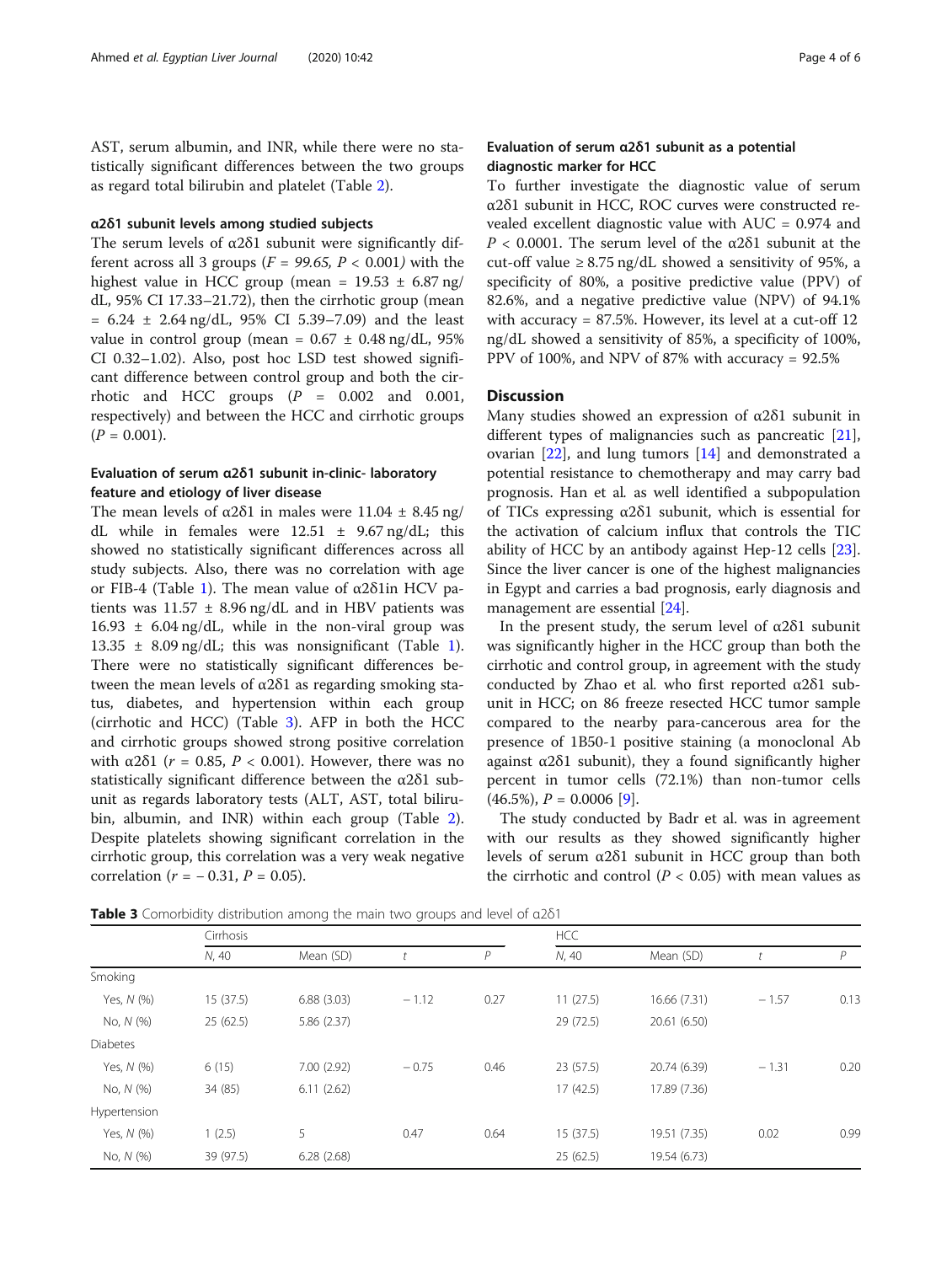<span id="page-4-0"></span> $20.12 \pm 3.7$  ng/mL,  $10.41 \pm 3.4$  ng/mL, and  $10.2 \pm 2.98$ ng/mL, respectively. However, they did not find a significant difference between the cirrhosis and control groups and this was against our finding as we found significantly lower levels in the control than cirrhosis  $(P =$ 0.002); this may be attributed by the sample size used in their study [[25\]](#page-5-0).

In work-related to Zhao et al.'s study, Han and his team performed the expression level of α2δ1 mRNA in 85 of the resected HCC and para-cancerous area found that there were no significant differences between its level and clinicopathological features (age, gender, and cirrhotic vs non-cirrhotic) [\[23](#page-5-0)]; this was as our findings.

Serum  $\alpha$ 2 $\delta$ 1 subunit level was not significantly different in associated comorbidity as smoking, DM, and HTN or viral (HBV and HCV) or non-viral etiology of liver disease.

Badr et al. who first describe serum level of α2δ1 subunit as a potential marker for HCC found that the sensitivity and specificity at level 14.22 ng/dL are 100% and 96%, respectively, with PPV 98%, NPV 100%, and accuracy 98.7% [\[25](#page-5-0)]. Per that, we found a sensitivity of 95% and specificity of 80% at a level of  $\geq 8.75$  ng/dL with PPV of 82.6%, NPV of 94.1%, and accuracy of 87.5%; this indicates that serum level of  $\alpha$ 2 $\delta$ 1 subunit may be used as a good biomarker for diagnosis of HCC with high sensitivity regardless of the different etiologies of liver disease as shown in our results. Besides, we demonstrated a higher level that yields more specificity and higher diagnostic potentially of  $\alpha$ 2 $\delta$ 1 subunit was that at a cut-off of 12 ng/dL; sensitivity and specificity were 85% and 100%, respectively, with 100% PPV, 87% NPP, and 92.5% accuracy.

Some authors found that the  $\alpha$ 2 $\delta$ 1 subunit may have a role in prognosis and recurrence of HCC. Zhao and his team showed that the presence of positive staining of anti α2δ1 subunit antibodies cells in the para-cancerous tissues did correlate significantly with hepatic very rapid recurrence, and a lower rate of 4-year overall survival post-surgery  $(P = 0.00004$  and 0.00005, respectively). Also, Han et al. identified that high level of α2δ1 mRNA is an independent risk factor of poor survival for HCC patients (relative risk = 2.66,  $P = 0.005$ ) [\[9](#page-5-0), [23](#page-5-0)]

# Conclusion

The study showed serum  $\alpha$ 2 $\delta$ 1 subunit as a potential non-invasive marker with excellent sensitivity for diagnosis of HCC regardless of the etiology of liver disease and not affected by common comorbidity as smoking, diabetes, and hypertension.

#### Abbreviations

AFP: Alfa fetoprotein; ALT: Alanine aminotransferase; AML: Acute myeloid leukemia; ANOVA: Analysis of variance; AST: Aspartate aminotransferase; AUC: Area under the curve; CSCs: Cancer stem cells; CT: Computed

tomography; DM: Diabetes; ELISA: Enzyme-linked immunosorbent assay; ERK: Extracellular signal-regulated kinases; FIB-4: Fibrosis index based on four factors; HBV: Hepatitis B virus; HCC: Hepatocellular carcinoma; HCV: Hepatitis C virus; HTN: Hypertension; INR: International normalized ratio; IQR: Interquartile range; LSD: Least significant difference; MELD: Model for End-Stage Liver Disease; MRI: Magnetic resonant image; mRNA: Messenger RNA; NOD: Non-obese diabetic; NPP: Negative predictive value; PPV: Positive predictive value; ROC: Receiver operating characteristic; SAN: Sinoatrial node; SCID: Severe combined immune deficiency; TICs: Tumor-initiating cells; US: Ultrasonography

#### Acknowledgements

The authors thank all the staff members of the radiology, clinical pathology, and internal medicine (gastroenterology and hepatology unit) departments at Ain Shams University Hospital, Cairo, Egypt.

#### Authors' contributions

All authors read and approved the final manuscript. AA had selected the idea and had made the final revision of data. EE did the data gathering. HE did data analysis and manuscript preparation. EB and AK did study design and revision of the manuscript. The authors read and approved the final manuscript.

#### Funding

This research did not receive any specific grant from funding agencies in the public, commercial, or not-for-profit sectors.

#### Availability of data and materials

The datasets used and/or analyzed during the current study are available from the corresponding author on reasonable request.

#### Ethics approval and consent to participate

All individual included in the study signed an informed written consent to participate. All procedures performed in this study were in accordance with the standards of the Ethical Research Committee of Ain Shams University (reference number not applicable).

#### Consent for publication

Not applicable

#### Competing interests

None

Received: 13 May 2020 Accepted: 20 August 2020 Published online: 01 September 2020

#### References

- 1. Bray F, Ferlay J, Soerjomataram I, Siegel RL, Torre LA, Jemal A (2018) Global cancer statistics 2018: GLOBOCAN estimates of incidence and mortality worldwide for 36 cancers in 185 countries. CA Cancer J Clin 68(6):394–424
- 2. Zhu RX, Seto W-K, Lai C-L, Yuen M-F (2016) Epidemiology of hepatocellular carcinoma in the Asia-Pacific region. Gut and liver 10(3):332
- 3. Wang H, Naghavi M, Allen C, Barber RM, Bhutta ZA, Carter A, Casey DC, Charlson FJ, Chen AZ, Coates MM (2016) Global, regional, and national life expectancy, all-cause mortality, and cause-specific mortality for 249 causes of death, 1980–2015: a systematic analysis for the Global Burden of Disease Study 2015. Lancet 388(10053):1459–1544
- 4. Rashed WM, Kandeil MAM, Mahmoud MO, Ezzat S (2020) Hepatocellular carcinoma (HCC) in Egypt: a comprehensive overview. J Egypt Natl Canc Inst 32(1):5
- Llovet JM, Montal R, Sia D, Finn RS (2018) Molecular therapies and precision medicine for hepatocellular carcinoma. Nat Rev Clin Oncol 15(10):599–616
- 6. Lapidot T, Sirard C, Vormoor J, Murdoch B, Hoang T, Caceres-Cortes J, Minden M, Paterson B, Caligiuri MA, Dick JE (1994) A cell initiating human acute myeloid leukaemia after transplantation into SCID mice. Nature 367(6464):645–648
- 7. Batlle E, Clevers H (2017) Cancer stem cells revisited. Nat Med 23(10):1124– 1134
- 8. Clarke M, Dick J, Dirks P, Eaves C, Jamieson C, Jones D, Visvader J, Weissman I, Wahl G (2006) Cancer stem cells–perspectives on current status and future